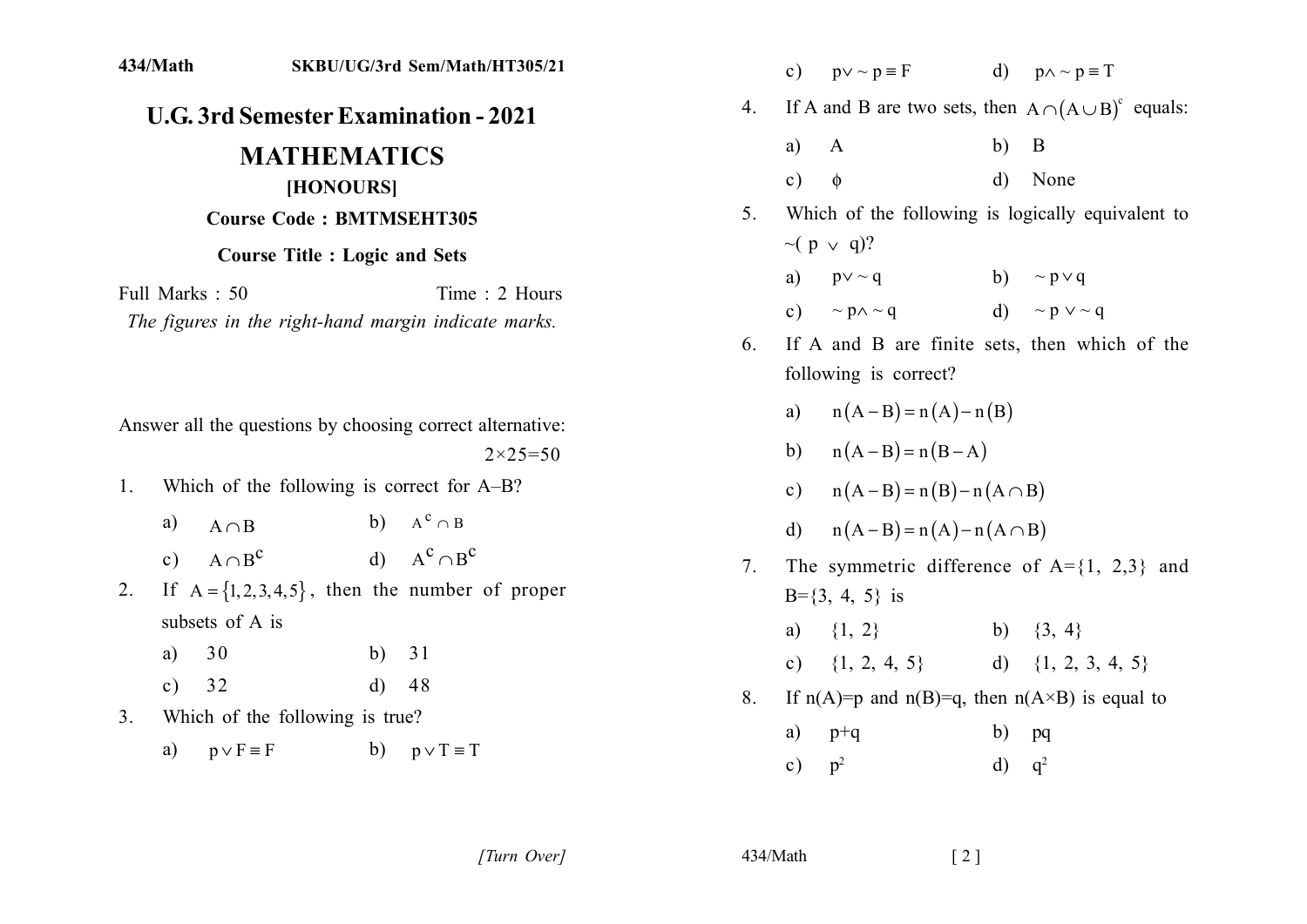- $9<sub>1</sub>$ Let p: This computer is good,
	- q: This computer is cheap.

Then 'This computer is costly but good' is best represented by

- b)  $\sim q \wedge p$ a)  $\sim q \vee p$  $\sim$  p $\vee$   $\sim$  p d)  $\sim$  q $\wedge$   $\sim$  p  $c)$
- 10. In a group 52 persons, 16 drink tea but not coffee, while 33 drink tea. How many persons drink coffee but not tea?
	- 17  $h)$  36 a)  $d)$  19  $c) 23$
- 11. Which of the following is not a subset of  $\{x \in \mathbb{R}: 1 \leq x \leq z\}$ ?
	- a)  $\left\{ x \in \mathbb{R} \middle| \frac{3}{2} \le x \le 2 \text{ and } x \text{ is rational} \right\}$
	- b)  $\{\cos x | +1 : x \in \left[-\frac{\pi}{2}, \frac{\pi}{2}\right]\}$
	- c)  $\{x \in \mathbb{R}: x^2 3x + 2 = 0\}$
	- d)  $\{x \in \mathbb{R}: x^2 5x + 6 = 0\}$
- 12. Which of the following is true?
	- a)  $A\Delta B = (A B) \cap (B A)$
	- b)  $A \cap B = A \cup (A \cap B)$
	- c)  $(A' \cap B')' = A \cup B$
	- d)  $(A' \cup B')' = A \cap B$

 $\lceil 3 \rceil$ 

- 13. Which of the following is the empty set?
	- a)  $\{1, 2, 3\} \cap [0, 4]$
	- b)  $\{e^x \in \mathbb{R} : x \in \left[-\frac{\pi}{2}, \frac{\pi}{2}\right]\}$
	- c)  $\{x \in \mathbb{R} : x^2 + 1 = 0\}$
	- d)  $\{x \in \mathbb{R} : x^3 + 1 = 0\}$
- 14. What is the greatest lower bound (g.l.b) of the set

|    | $\left\{\frac{1}{n}: n \in \mathbb{N}\right\}$ ? |                  |  |
|----|--------------------------------------------------|------------------|--|
| a) | $\overline{\phantom{0}}$                         | $b)$ 1           |  |
| c) | $\infty$                                         | d) $\frac{1}{2}$ |  |

- 15. Set A & B have n-elements in common. How many elements will  $(A \times B)$  and  $(B \times A)$  have in common?
	- a)  $\theta$  $b)$  1  $d)$   $n^2$  $\mathbf{c}$ )  $\mathbf n$
- 16. If A is the set of even natural numbers less than 8 and B is the set of prime numbers less than 7, then the number of relations from A to B is,
	- $2<sup>9</sup>$ a)  $b)$  $9<sup>2</sup>$
	- $d)$  $2<sup>3</sup>$  $\mathbf{c})$  $\mathbf{Q}$

434/Math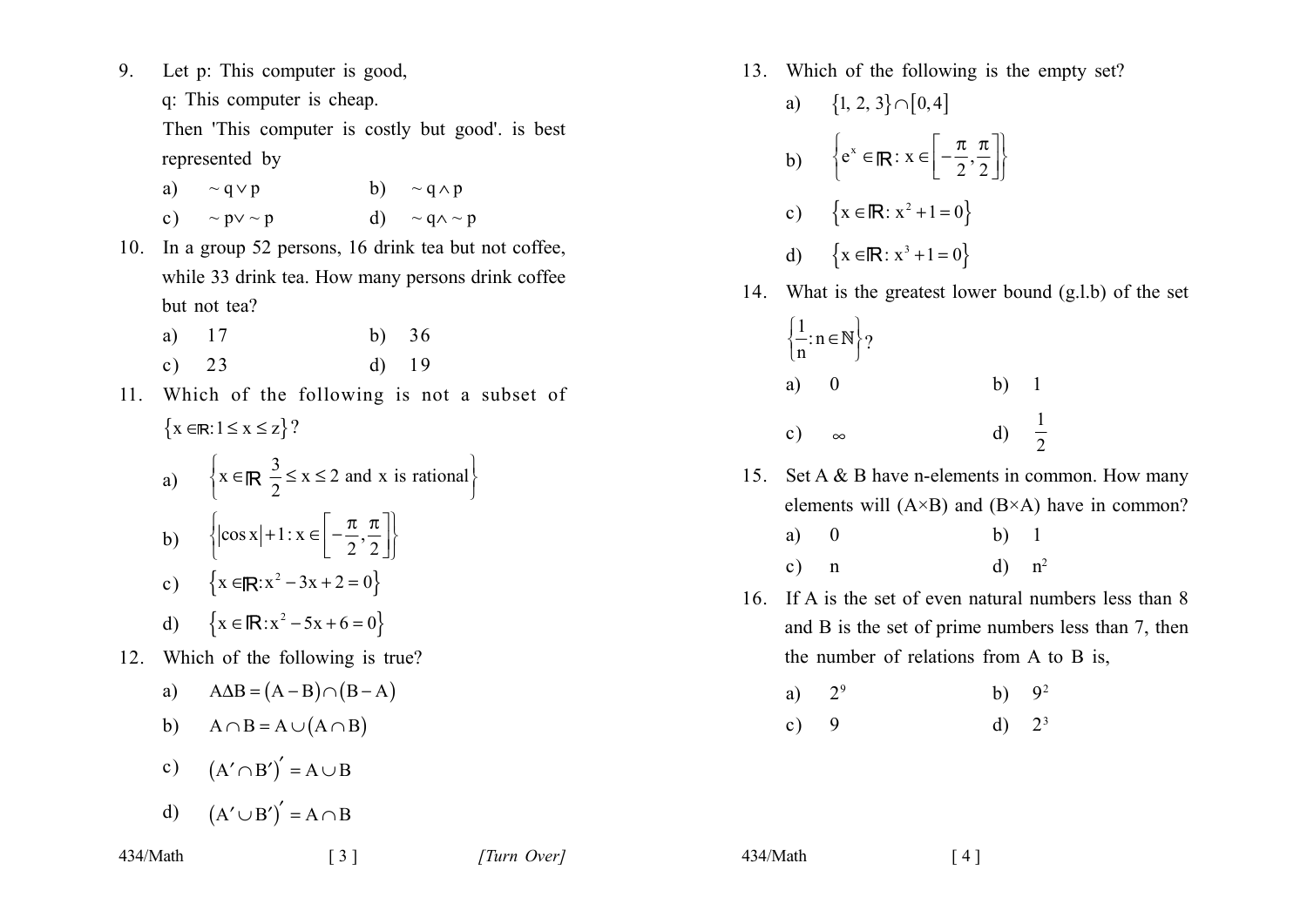- 17. The relation  $\rho$  on  $\chi$  defined by "apb" if and only if (a-b) is divisible by 5" for  $a, b \in \mathbb{Z}$  is,
	- only reflexive a)
	- reflexive and transitive but not symmetric b)
	- equivalance relation  $\mathbf{c})$
	- anti-symmetric  $d)$
- 18. "Let f be a map from a set A to its power set  $P(A)$ . Then  $f : A \rightarrow P(A)$  is not surjective"-This statement
	- $is$
	- Always true a)
	- Always false b)
	- Sometimes true  $\mathbf{c}$ )
	- True only in one scenario d)
- 19. "P: An equivalence relation on a set determines a partition of the set". Which one of the following is correct?
	- The statement 'P' is false a)
	- The converse of the statement 'P' is false b)
	- Both 'P' and its converse are true  $c)$
	- The statement 'P' is true but its converse is  $\mathbf{d}$ false

 $\lceil 5 \rceil$ 

434/Math

- 20. Which one of the following is NOT an infinite set?
	- The set of all bijective mappings from  $\mathbb{N} \to \mathbb{R}$ . a)
	- The set of all bijective mapping from  $\mathbb{N} \to \mathbb{Z}$  $\mathbf{b}$
	- $\{x \in \mathbb{R} : e^x \leq 1\}$  $c)$
	- $\{x \in \mathbb{R} : |\cos x| = 0\}$  $\mathbf{d}$
- 21. Which of the following is equivalent to the statement- "If it rains, I will take my umbrella."
	- If it does not rain, I will not take my umbrella. a)
	- If I take my umbrella, it will rain. b)
	- If I do not take my umbrella, then it must be  $\mathcal{C}$ ) not raining.
	- None of these  $\mathbf{d}$
- 22. Let p and q be propositions. Then which of the following is equivalent to the statement  $p \Rightarrow q$ ?
	- $\Box_{p} \Rightarrow \Box_{q}$  $a)$
	- $\exists q \Rightarrow \exists p$  $b)$
	- a sufficient condition for p is q  $\mathbf{c}$ )
	- a necessary condition for q is p  $d$
- 23. Which of the following is the converse of " $p \Rightarrow q$ "?

| a) $\sqsupset_q \Rightarrow \sqsupset_p$ | b) $\exists p \vee \exists q$ |
|------------------------------------------|-------------------------------|
| c) $q \Rightarrow p$                     | d) $\exists p \wedge q$       |

434/Math

 $\lceil 6 \rceil$